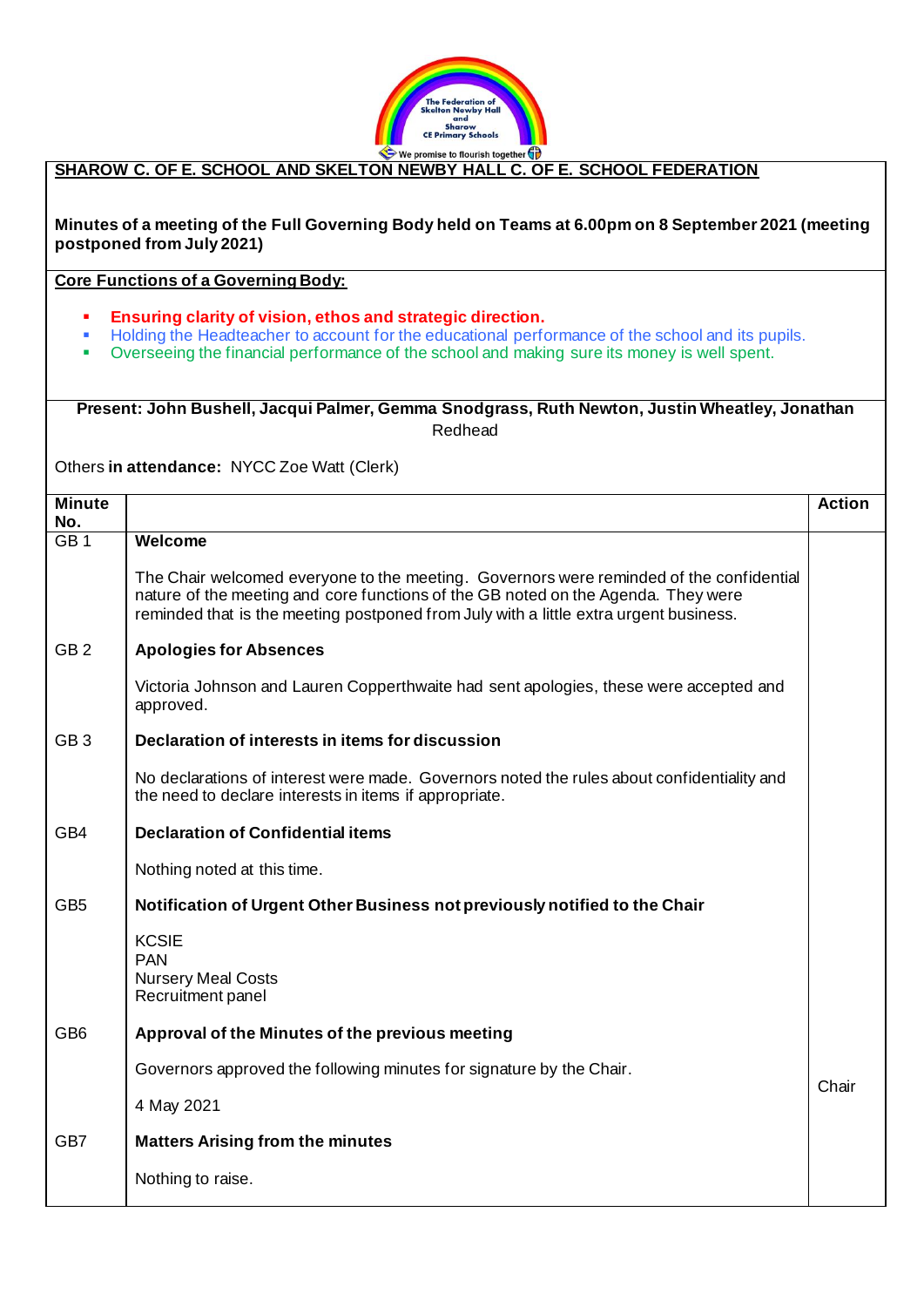| GB <sub>8</sub> | Report of the Headteacher (July report)                                                                                                                                                                                                                                                                                                                                                                                                     |  |
|-----------------|---------------------------------------------------------------------------------------------------------------------------------------------------------------------------------------------------------------------------------------------------------------------------------------------------------------------------------------------------------------------------------------------------------------------------------------------|--|
|                 | Governors had received this report in advance of the July meeting date.                                                                                                                                                                                                                                                                                                                                                                     |  |
|                 | The Head reported that since this report there had been some movement in numbers – both<br>in and out.                                                                                                                                                                                                                                                                                                                                      |  |
|                 | GOVERNOR CHALLENGE regarding Skelton numbers. These are increasing but the lack<br>of wraparound care is a problem for many families. The Federation is currently using the<br>Skelton supervisor to cover Sharow so cannot offer this facility at Skelton.                                                                                                                                                                                 |  |
|                 | GOVERNOR CHALLENGE: where are the Skelton children coming from? Both from the<br>village and further afield. There are 4 children in Reception with a total roll of 16. There is a<br>big gap in the middle years (3/4/5). There are 2 children in Year 6.                                                                                                                                                                                  |  |
| GB <sub>9</sub> | Data Overview                                                                                                                                                                                                                                                                                                                                                                                                                               |  |
|                 | Given the big period of closure the data is generally very pleasing. The children bounced<br>back after school closure and some increased outcomes                                                                                                                                                                                                                                                                                          |  |
|                 | Year 3 & 4 at Sharow are the main focus groups.                                                                                                                                                                                                                                                                                                                                                                                             |  |
|                 | Good progress had been made in the autumn term following testing and the remote learning<br>offer in the second lockdown was much improved leading to less slippage. Everyone<br>worked extremely hard in the summer term to ensure children had the best possible<br>outcomes.                                                                                                                                                             |  |
|                 | GOVERNOR CHALLENGE: what about another lockdown? Can we go back easily? Yes,<br>everyone knows what they are doing (children/teachers/parents). We are continuing with<br>homework on Teams to keep this active and there is an obligation for remote learning for<br>anyone isolating. This work will not be live lessons as it is difficult when there is a class in<br>school to teach too.                                              |  |
|                 | GOVERNOR CHALLENGE: noted that you mentioned coaching for staff – are there plans to<br>reintroduce this? We have changed the delivery due to amount of time this took. However,<br>we have improved the delivery and everyone did have a positive outcome from that<br>approach. It has created dialogue going forward and there is much improved<br>documentation to help consolidate this approach. We are aiming for good impact.       |  |
|                 | The staff governor agreed that it had been a good process and that she had got a lot out of<br>it. She enjoyed the dialogue which was valuable as it was from a different view in the<br>classroom.                                                                                                                                                                                                                                         |  |
|                 | GOVERNOR CHALLENGE: How does it relate to the performance review? Does it inform<br>it? Judging teaching is broader, it does fit in but is not a formal process.                                                                                                                                                                                                                                                                            |  |
|                 | GOVERNOR CHALLENGE: Your report mentioned a new teaching and learning policy -<br>when will we see it? That was the plan but the SIA has said that the Intent, Impact,<br>Implementation statement covers this. The question is what makes an impact on teaching?<br>A policy is not required with the 3Is statement in place. It is about what happens in the<br>classroom, not the paperwork. All systems feed into the teaching process. |  |
|                 | The new SEF and SIP will be coming to the next meeting. The Head is working on these<br>with Darren Dudman (from the Diocese) on Friday. School has also received a letter from<br>NYCC about support for schools. Sharow is getting 10 days support and Skelton if awaiting<br>its offer.                                                                                                                                                  |  |
|                 | GOVERNOR CHALLENGE: Can you direct this support? Historically we have been able<br>to, we work collaboratively with the adviser. We will use the support to drive the SIP.                                                                                                                                                                                                                                                                  |  |
|                 | Subject reports                                                                                                                                                                                                                                                                                                                                                                                                                             |  |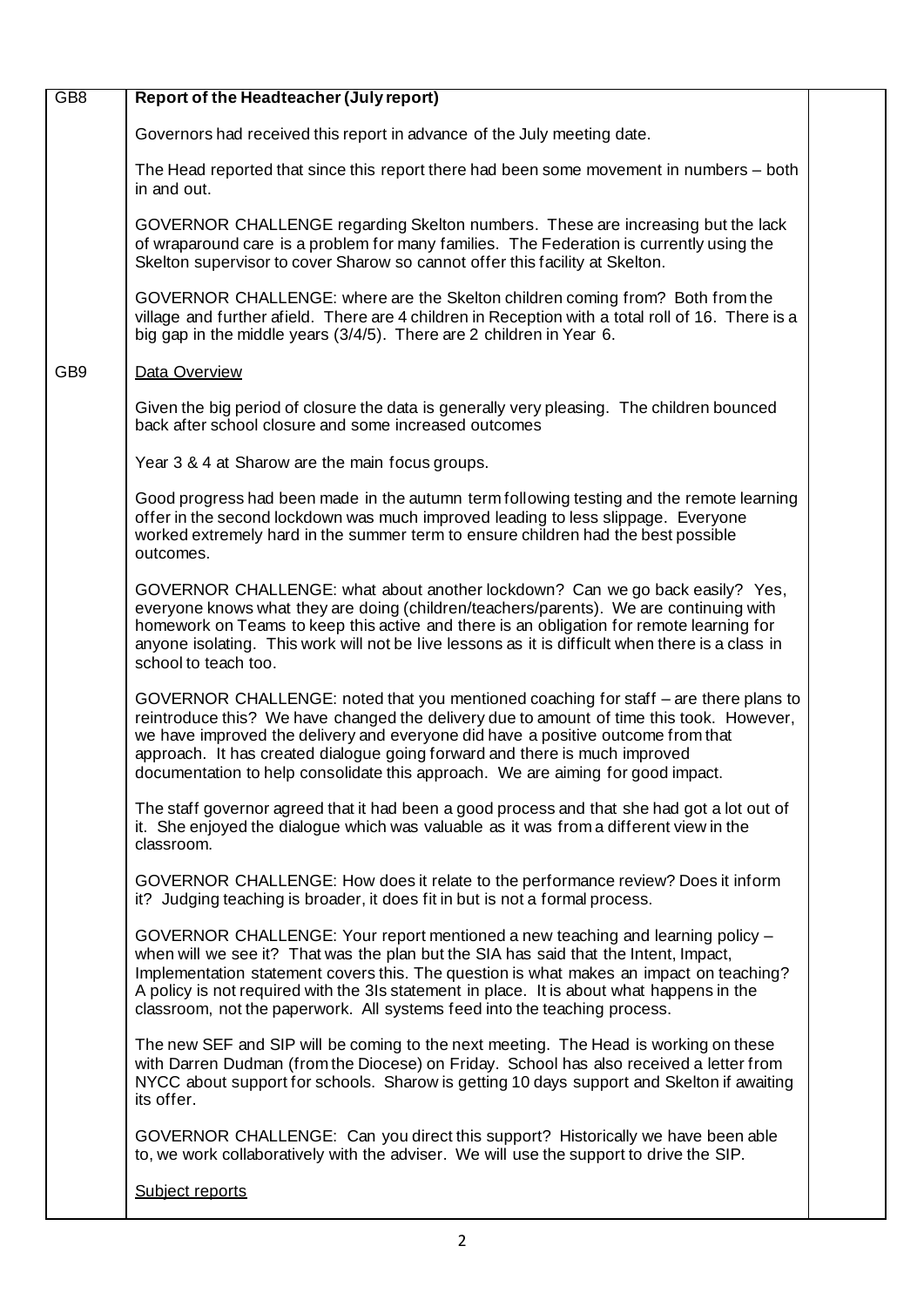|             | GOVERNOR CHALLENGE: Is there a new English policy? This is covered by the Intent,<br>impact, implementation documents which set out how it is taught.                                                                                                                                                                                                                                                                                                                                        |  |
|-------------|----------------------------------------------------------------------------------------------------------------------------------------------------------------------------------------------------------------------------------------------------------------------------------------------------------------------------------------------------------------------------------------------------------------------------------------------------------------------------------------------|--|
|             | GOVERNOR CHALLENGE: In the SEF quality of teaching is moving rapidly forward. How<br>is this judged? There is lots of great work on the systems and teaching approaches. We<br>have not had a clear run to put it all together and see results but feel extremely positive<br>about the year ahead.                                                                                                                                                                                          |  |
|             | GOVERNOR CHALLENGE: There is a note that Assessment and Monitoring Notes will be<br>fed back to governors? Things are improving but we need consistency of use. There is no<br>resistance but there is discrepancy in how they are used. We have advised staff that it<br>needs to be consistent.                                                                                                                                                                                            |  |
|             | We have looked at feedback to children and changed the approach to whole class and<br>verbal feedback instead of individual comments reflecting the LO. This is a huge culture<br>shift for staff.                                                                                                                                                                                                                                                                                           |  |
|             | GOVERNOR CHALLENGE: Do you still have to prove feedback to Ofsted? They are no<br>longer interested. The question is can the children evidence learning and what can they<br>recall when spoken to. They are looking at retention of knowledge. It is a shift to quality<br>education based on cognitive science. Are you getting the results with planned, sequenced<br>teaching. There are Utube videos that can be viewed by governors to inform them about<br>Ofsted's current approach. |  |
| <b>GB11</b> | <b>Pupil Premium</b>                                                                                                                                                                                                                                                                                                                                                                                                                                                                         |  |
|             | Standing item with no updates.                                                                                                                                                                                                                                                                                                                                                                                                                                                               |  |
|             | The actual funding and how it is used was discussed.                                                                                                                                                                                                                                                                                                                                                                                                                                         |  |
| <b>GB12</b> | <b>Sports Premium</b>                                                                                                                                                                                                                                                                                                                                                                                                                                                                        |  |
|             | Standing item                                                                                                                                                                                                                                                                                                                                                                                                                                                                                |  |
|             | GOVERNOR CHALLENGE: Swimming is a priority - will school be starting lessons when<br>the new pool opens in Ripon? We are hoping to start in January with Years 3&4 at Sharow.<br>Unlike the past we intend to keep the children swimming through to the end of the summer<br>term to consolidate the skill.                                                                                                                                                                                  |  |
|             | GOVERNOR CHALLENGE: Is there provision for those who missed it due to the pandemic?<br>By taking Year 3&4 we will cover this lost learning as we used to take Years 2&3.                                                                                                                                                                                                                                                                                                                     |  |
|             | GOVERNOR CHALLENGE: What about non-swimmers after this time? In the past we have<br>covered this with private lessons or keeping them swimming from school depending on how<br>detrimental the lost school learning would be.                                                                                                                                                                                                                                                                |  |
| <b>GB13</b> | Safeguarding                                                                                                                                                                                                                                                                                                                                                                                                                                                                                 |  |
|             | This was covered in the headteachers report. This week staff have had 2 hours training on<br>KCSIE and 1 hour on sexual harassment.                                                                                                                                                                                                                                                                                                                                                          |  |
|             | There are no big issues to report.                                                                                                                                                                                                                                                                                                                                                                                                                                                           |  |
| <b>GB14</b> | <b>Review Vision Statement</b>                                                                                                                                                                                                                                                                                                                                                                                                                                                               |  |
|             | Governors discussed the current vision statement "We promise to flourish together" and<br>agreed that this is still fit for purpose and would be retained.                                                                                                                                                                                                                                                                                                                                   |  |
| <b>GB15</b> | <b>Policies for Approval</b>                                                                                                                                                                                                                                                                                                                                                                                                                                                                 |  |
|             | The following policies/guidance had been distributed before the meeting and were<br>APPROVED for use in both Federation schools                                                                                                                                                                                                                                                                                                                                                              |  |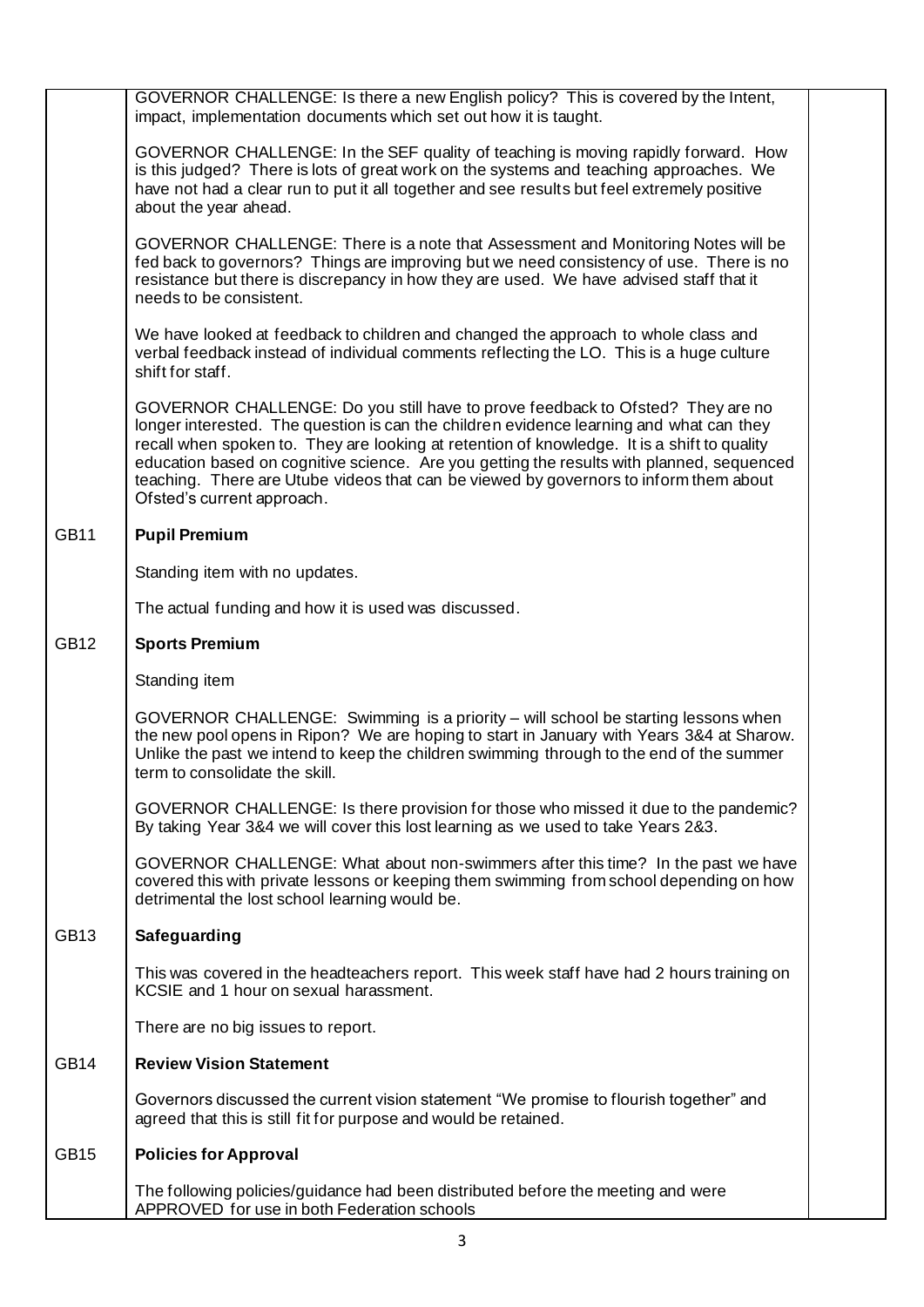|             | <b>EYFS</b><br><b>Online Safety</b><br><b>Recruitment and Selection</b><br><b>Probationary Procedure</b>                                                                                                                                                                                 |        |
|-------------|------------------------------------------------------------------------------------------------------------------------------------------------------------------------------------------------------------------------------------------------------------------------------------------|--------|
|             | RSE was discussed and approved after governor challenge (see below)                                                                                                                                                                                                                      |        |
|             | GOVERNOR CHALLENGE: Is there a way of sharing this amongst parents? It is a good<br>document and it would be helpful if all parents saw it. Is it available online/can schools get it<br>to parents/can we hold a parents meeting? The governor does think all parents should see<br>it. |        |
|             | Schools can email a link to parents and it should help parents to talk about the content. At<br>least we can try to improve the understanding. It was sent out to parents and staff as part of<br>the consultation and pupil input was sought.                                           | School |
| <b>GB16</b> | <b>External Reports</b>                                                                                                                                                                                                                                                                  |        |
|             | There are 4 external reports included in the July papers                                                                                                                                                                                                                                 |        |
|             | <b>Early Years</b> – school now has the fence etc noted as being required.                                                                                                                                                                                                               |        |
|             | Monitoring - all monitoring had a governor present.<br>Assessment and feedback<br>Reading and Art<br><b>RE</b>                                                                                                                                                                           |        |
|             | It was felt that all the above are improving but are not good enough yet. There is no<br>consistency.                                                                                                                                                                                    |        |
|             | <b>School Improvement Document</b>                                                                                                                                                                                                                                                       |        |
|             | There will be a September update. The offer from county and the outcomes have been<br>created through dialogue with the advisor (it is a partnership). The new SIP is driving school<br>forward.                                                                                         |        |
|             | Governors agreed it helps them to triangulate the information they receive.                                                                                                                                                                                                              |        |
|             | Safeguarding                                                                                                                                                                                                                                                                             |        |
|             | Schools are still using CPOMS for safeguarding (but now using Scholarpack for behaviour<br>logging). CPOMS information is easily completed by staff and provides a full picture.                                                                                                         |        |
| GB17        | <b>Health and Safety Update</b>                                                                                                                                                                                                                                                          |        |
|             | All this information is in the headteacher's report. There is a visit next week which will be<br>reported at the next meeting.                                                                                                                                                           |        |
| <b>GB18</b> | <b>Governor training</b>                                                                                                                                                                                                                                                                 |        |
|             | The Chair has sent a document about training available from the Diocese with 3 dates - he<br>asked governors whether these dates were suitable to get the whole board present.                                                                                                           |        |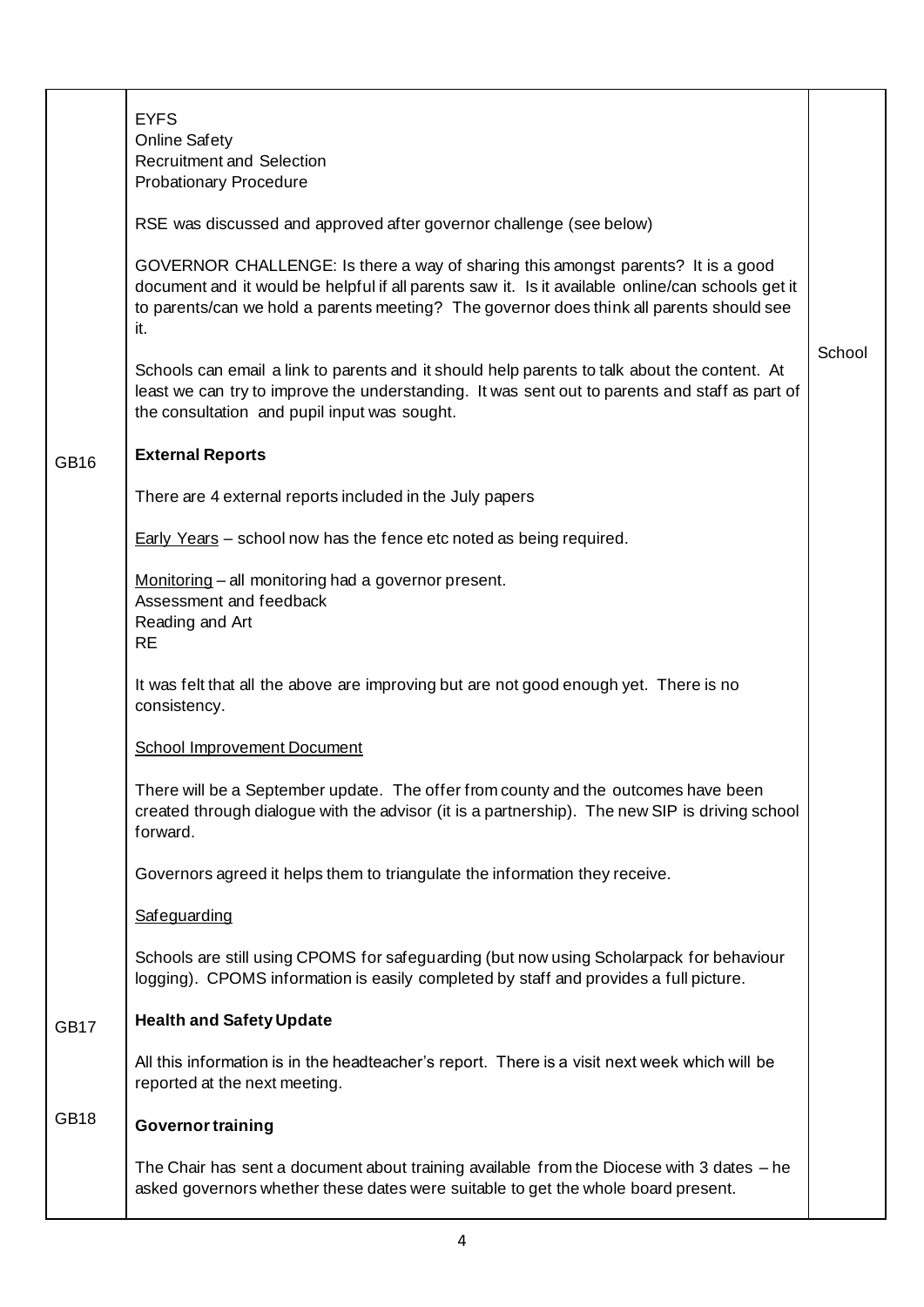|                    | Dates: 9 November, 18 January, 8 March all 6.00-8.30pm in school                                                                                                                                                    |               |
|--------------------|---------------------------------------------------------------------------------------------------------------------------------------------------------------------------------------------------------------------|---------------|
|                    | Governors agreed they could attend.                                                                                                                                                                                 |               |
|                    | JB reported the training he has done: Safer recruitment, safeguarding, preparation for<br>Ofsted.                                                                                                                   |               |
|                    | GOVERNOR CHALLENGE: Can the Diocese offer preparation for Ofsted? It was agreed<br>governors needed a refresher.                                                                                                    |               |
|                    | JR reported that he has attended introduction to governance (both days).                                                                                                                                            |               |
| <b>GB19</b>        | School to share the NGA link which has many courses available to governors.                                                                                                                                         | School        |
|                    | <b>Governor Vacancies/Succession planning</b>                                                                                                                                                                       |               |
|                    | There are 2 co-opted and 2 foundation vacancies.                                                                                                                                                                    |               |
|                    | Governors discussed various nominations for 2 Foundation and 1 co-opted vacancies and<br>APPROVED them subject to the statutory checks and confirmation from the Diocese in<br>respect of the Foundation governors. |               |
|                    | It was agreed they should attend the next meeting as observers until confirmation has been<br>received.                                                                                                             |               |
| <b>GB20</b>        | The Chair is working on the governor management plan which will include training and a<br>monitoring plan. Future agendas will be based on this plan.                                                               |               |
|                    | <b>Governor monitoring</b>                                                                                                                                                                                          |               |
|                    | RN and JB did some of the monitoring with the SIA.                                                                                                                                                                  |               |
| GB <sub>20</sub> A | Panel for Headteacher Performance Management.                                                                                                                                                                       | JWH to        |
| <b>GB21</b>        | This has been arranged for 21 September 4-6pm. The Chair and DD from the Diocese will<br>form the panel. VJ will be asked to join them. JWh to do training in advance of the meeting.                               | contact<br>VJ |
|                    | To deal with any matters agreed for consideration under item 5                                                                                                                                                      |               |
|                    | <b>KCSIE</b>                                                                                                                                                                                                        | Govs          |
|                    | Governors were reminded to read Keeping Children Safe in Education 2021 and inform<br>school when they have completed this.                                                                                         |               |
|                    | <b>PAN</b>                                                                                                                                                                                                          |               |
|                    | Current numbers are 7 for Skelton and 9 for Sharow.                                                                                                                                                                 |               |
|                    | Governors have agreed to request an increase at Sharow in the past which has been<br>refused.                                                                                                                       |               |
|                    | Governors agreed to leave the PAN at the above numbers.                                                                                                                                                             |               |
|                    | <b>Nursery Meal Costs</b>                                                                                                                                                                                           | School        |